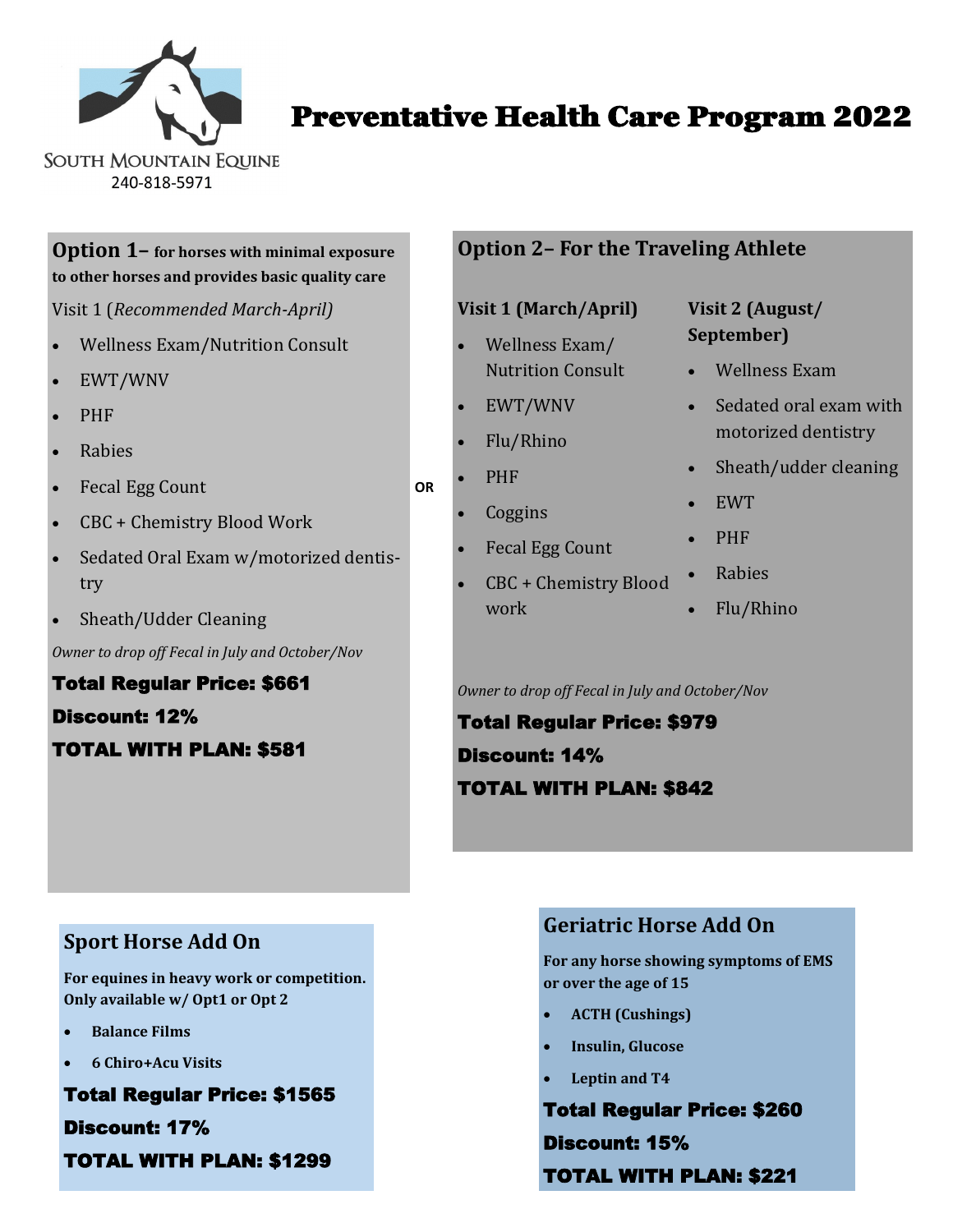#### **Provided to ALL PHC Participants:**

- -Coggins are digital and accessible through Global Vet Link at [www.myvetlink.com.](file:///C:/Users/SouthMountainEquine/Documents/www.myvetlink.com)
- -**Discount (10%)** on additional Chiropractic and Acupuncture treatments.
- -**Discount (10%)** on Laser Therapy treatments.
- -**Discount (10%)** on Shockwave Therapy.
- Ideally chiropractic/acupuncture will not be performed on the same day as a dental.
- -Any additional FEC will be \$10.
- -**Discounted microchip** implantation (\$30) with a USEF compliant 9 digit universal microchip.
- -**Discount (10%)** on all additional blood work.
- **Discount (10%)** on any additional vaccines (i.e. IN Strangles, Botulism, Lyme (canine), Leptospirosis).
- **Discount (10%)** on hay analysis.
- **Discount (10%)** on survey radiographs (Hocks, Hooves, Back or neck).
- No substitutions.
- **- Discount \$15** on additional Opt1/Opt2 packages purchased**.**

**-Any addition visits will be invoiced for a Trip Fee. There is one Trip Fee included with Option 1 (even if multiple horses are seen) and two trip fees included with Option 2. No exceptions.** 

#### **Definitions:**

**Wellness Exam**: A physical exam is one of a veterinarian's most valuable diagnostic tools. A physical exam includes TPR (temperature, heart rate, and respiratory rate). Your veterinarian will also auscultate (listen to with a stethoscope) your horses heart, lungs, and gastrointestinal tract. Auscultation of these organs can identify abnormalities that may require further investigation. A basic ophthalmic exam is also performed to detect any significant abnormalities and/or age-related changes. The body condition of your horse will also be assessed and a weight tape will be used to estimate their weight.

**Fecal Egg Count** (FEC): Due to parasitic resistance, our approach to deworming is now based on fecal egg counts. This allows us to determine an individual horse's parasite burden and develop a deworming program specifically based on that horse's needs. This will allow you to deworm as needed rather than based on a rotational calendar.

**Chemistry**: Protein, electrolytes, kidney enzymes, liver enzymes. **CBC**: White blood cells, red blood cells, platelets. A yearly CBC and chemistry profile are included in Option 1 and Option 2. This routine blood work is another tool in monitoring your horse's overall health status. The CBC is used to identify any signs of anemia, infection, or inflammatory disease. The chemistry profile is an indicator of organ function by measuring enzymes and electrolytes in the blood and comparing them to a standardized range.

**Oral Examination and Dental:** Routine dental care is another important aspect of your horse's overall health care plan. A thorough oral exam will be performed under standing sedation with an oral speculum. Examination also includes the use of a mirror, dental pick and oral endoscope. If deemed necessary, motorized dentistry will be performed to remove any sharp enamel points which have developed and correct any mild abnormalities including hooks, ramps, or wave mouth. A thorough oral exam also allows us to identify more advanced conditions such as a loose or fractured tooth, or periodontal disease. Treatments for these types of conditions are not covered under the PHC Program and are an additional charge. Initial sedation for the dental is included in the package.

**Sheath/Udder Cleaning:** It is important for your horse's health to make sure these areas are well cleaned once a year.

**The Geriatric Add-On** is recommended for any horse or pony showing symptoms of EMS (Equine Metabolic Syndrome) or Cushings (PPID). EMS is primarily in horses younger than 15 years old, while PPID usually affects horses older than 15. ACTH is a steroid hormone that is increased with PPID. Insulin is often elevated in horses with Equine Metabolic Syndrome. Leptin is a hormone produced by body fat and tells the brain that the horse is full and can stop eating. Leptin is increased with EMS. Note for scheduling: horses need to be fasted overnight and sampled first thing in the morning. Only available in combination with Option 1 or 2.In some cases, a TRH Stimulation test will be recommended over the standard ACTH. If you have purchased this add on, the addition cost for a TRH Stimulation test will be \$115. Generally, TRH Stim is recommended for horses that are suspected to have Cushing's but are not showing clinical signs.